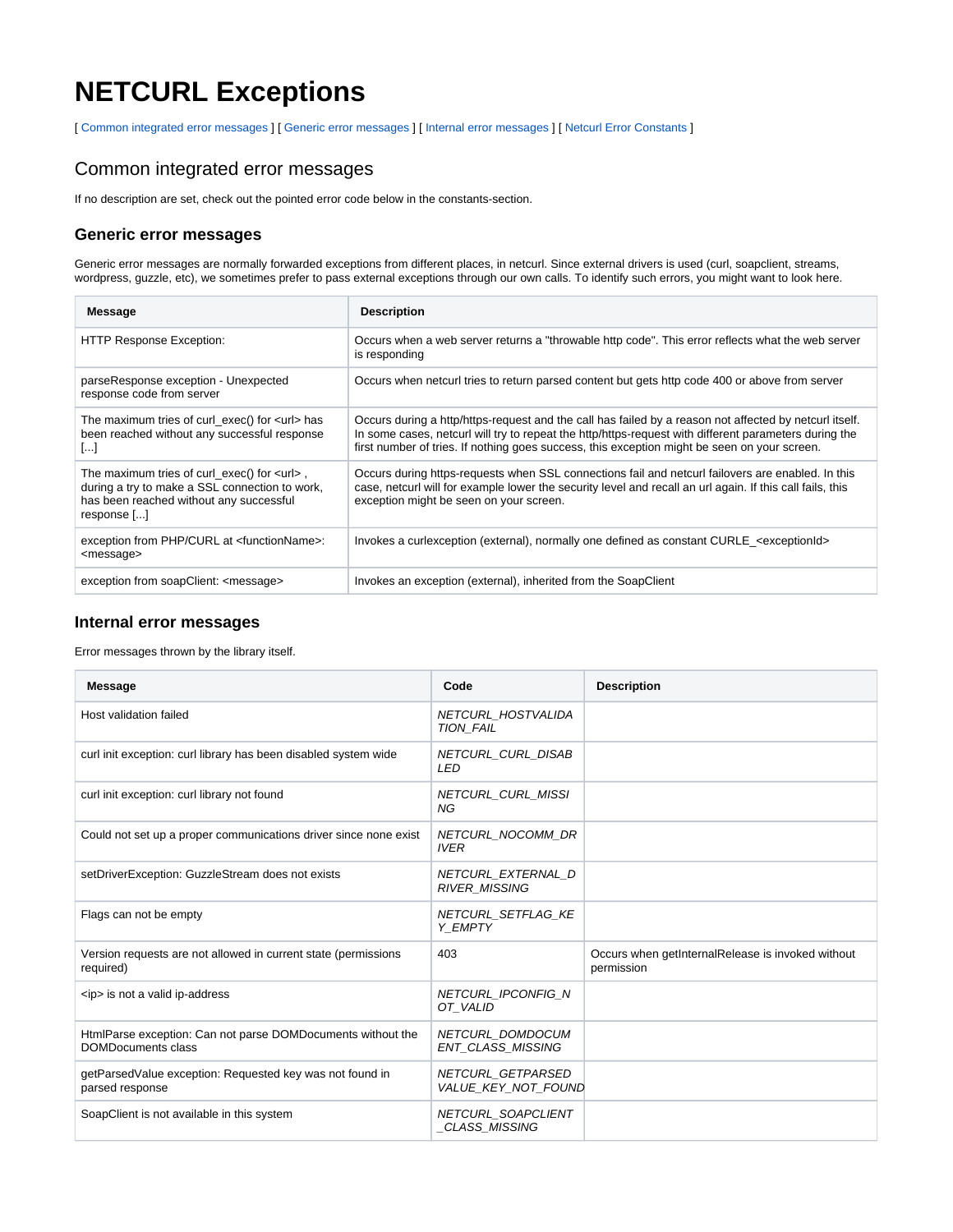| SoapClient is not available in this system                                                                                             | NETCURL SOAPCLIENT<br>_CLASS_MISSING            |                                                                                                              |
|----------------------------------------------------------------------------------------------------------------------------------------|-------------------------------------------------|--------------------------------------------------------------------------------------------------------------|
| Could not find any available transport for WordPress Driver                                                                            | NETCURL_WP_TRANSP<br>ORT ERROR                  |                                                                                                              |
| streams for guzzle is probably missing as I can't find the request<br>method in the current class                                      | NETCURL GUZZLESTRE<br>AM MISSING                |                                                                                                              |
| NetCurlDriverException: No communication drivers are currently<br>available (not even curl).                                           | NETCURL_NO_DRIVER_<br><b>AVAILABLE</b>          |                                                                                                              |
| The format of pemLocationData is not properly set                                                                                      | NETCURL PEMLOCATIO<br><b>NDATA FORMAT ERROR</b> |                                                                                                              |
| exception from SimpleSoap->getSoap(): Could not create<br>SoapClient. Make sure that all settings and URLs are correctly<br>configured | NETCURL_SIMPLESOAP<br>_GETSOAP_CREATE_FA<br>IL  |                                                                                                              |
| can not render XML data properly, since the IO library is not<br>initialized                                                           | NETCURL PARSE XML<br><b>FAILURE</b>             |                                                                                                              |
| is missing MODULE_IO for rendering post data content                                                                                   | NETCURL IO PARSER<br><b>MISSING</b>             |                                                                                                              |
| getRenderedGuzzleResponse exception: Guzzle driver missing<br>proper methods like getHeaders(), can not render response                | NETCURL_GUZZLE_RES<br>PONSE EXCEPTION           | Occurs during guzzle rendering and methods like<br>getHeaders is missing in the response object              |
| getWp exception: Wordpress driver seem to miss<br>get response object                                                                  | NETCURL_WP_REQUES<br>T ERROR                    | Occurs during wordpress rendering and methods like<br>get_response_object is missing in the wp driver object |

## <span id="page-1-0"></span>Netcurl Error Constants

A list of errors in netcurl and when they occur

| <b>Exception</b>                                | Code         | <b>Description</b>                                                                                                            | <b>Status</b>  |
|-------------------------------------------------|--------------|-------------------------------------------------------------------------------------------------------------------------------|----------------|
| NETCURL_NO_ERROR                                | 0            | No errors occured. False alarm                                                                                                |                |
| NETCURL EXCEPTION I<br><b>T WORKS</b>           | $\mathbf{1}$ | You've triggered a test exception somewhere                                                                                   |                |
| NETCURL_CURL_MISSI<br>NG.                       | 1000         | curl is missing in your system                                                                                                | <b>REMOVED</b> |
| NETCURL SETFLAG KE<br>Y_EMPTY                   | 1001         | When using the netcurl method setFlag(\$keyName, \$keyValue) and \$keyName has no value                                       |                |
| NETCURL COOKIEPATH<br>SETUP FAIL                | 1002         | When paths for setting cookie files can not be set due to permissions or similar                                              | <b>REMOVED</b> |
| NETCURL_IPCONFIG_N<br>OT_VALID                  | 1003         | When configuring outgoing ip address for calls, and the address can not be identified neither as IPv4 nor<br>IP <sub>v6</sub> |                |
| NETCURL SETSSLVERI<br>FY_UNVERIFIED_NOT_S<br>EТ | 1004         | In prior versions of NetCurl, some parameters for SSL verification could not be set unless another flag<br>was enabled        | <b>REMOVED</b> |
| NETCURL DOMDOCUM<br>ENT CLASS MISSING           | 1005         | Drivers for document tree in PHP is missing                                                                                   |                |
| NETCURL GETPARSED<br>VALUE KEY NOT FOUND        | 1006         | Occurs when getParsedValue is used without a \$keyName (recursion error)                                                      |                |
| NETCURL SOAPCLIENT<br>_CLASS_MISSING            | 1007         | Using SOAP without the SoapClient installed                                                                                   |                |
| NETCURL SIMPLESOAP<br>_GETSOAP_CREATE_FA<br>IL  | 1008         | When SoapClient could not be initialized for an unknown reason (occurs after possible failover tries)                         |                |
| NETCURL WP TRANSP<br>ORT ERROR                  | 1009         | Occurs on external driver initializiation, when no transport layer has been found (curl or streams)                           |                |
| NETCURL_CURL_DISAB<br>LED                       | 1010         | Having curl disabled when checking for external drivers (deprecated as of 6.0.20)                                             | <b>REMOVED</b> |
| NETCURL_NOCOMM_D<br><b>RIVER</b>                | 1011         | When no communications driver exists (deprecated as of 6.0.20)                                                                | <b>REMOVED</b> |
| NETCURL EXTERNAL D<br>RIVER_MISSING             | 1012         | Was used in driver initialization (6.0.19 or lower) when failover to guzzleStream failed                                      | <b>REMOVED</b> |